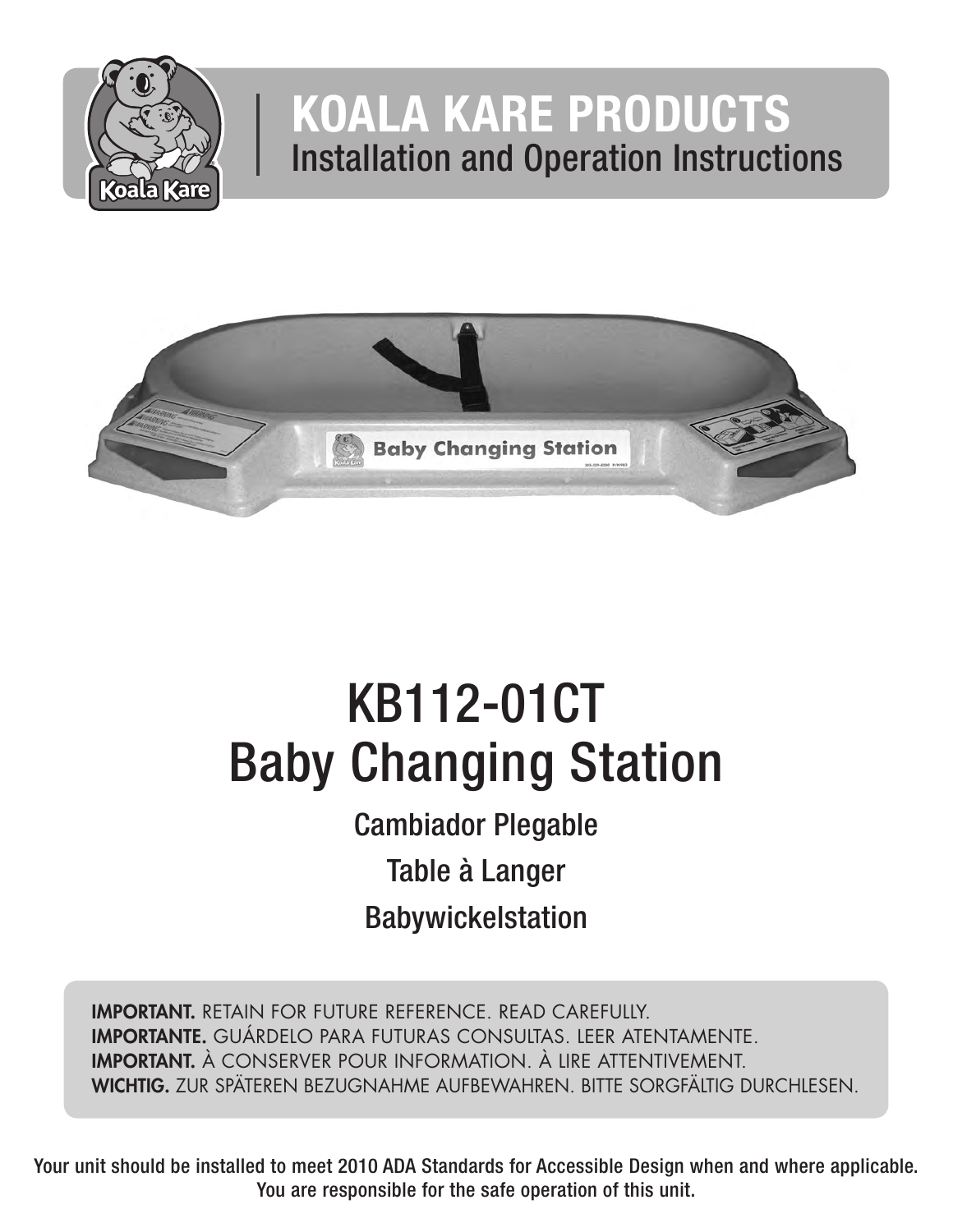

# KB112-01CT Operating Instructions

**Please Note:** To assure proper installation, it is suggested that a qualified person or carpenter install the Koala Baby Changing Station. Koala Kare Products will not be responsible if the station is not installed properly. Koala Baby Changing Stations are intended for use on an existing countertop surface that is capable of holding significant weight. Unit should be permanently mounted to the countertop surface per the installation instructions. When an infant is placed onto the changing surface, use strap and buckle to secure infant to the changing surface. Never Leave Child Unattended. You are responsible for the safe operation and use of this product. Not intended to hold more than 50 lbs.

**Restraint System:** To fasten the waist restraint strap, place strap around child's midsection, and push spring tabs into buckle until both spring tabs lock in place with an audible "click". Straps can be adjusted to make strap tighter or looser as required.

#### Inspection Criteria:

- A properly maintained baby changing station:
- Is free of any cracks or damage that can cause injury.
- Has both ends of a functioning, non-frayed strap: buckle clicks when closed and strap is attached to unit at both ends.
- Offers parents liners through a fully stocked liner dispenser. (Dispenser built into unit.)

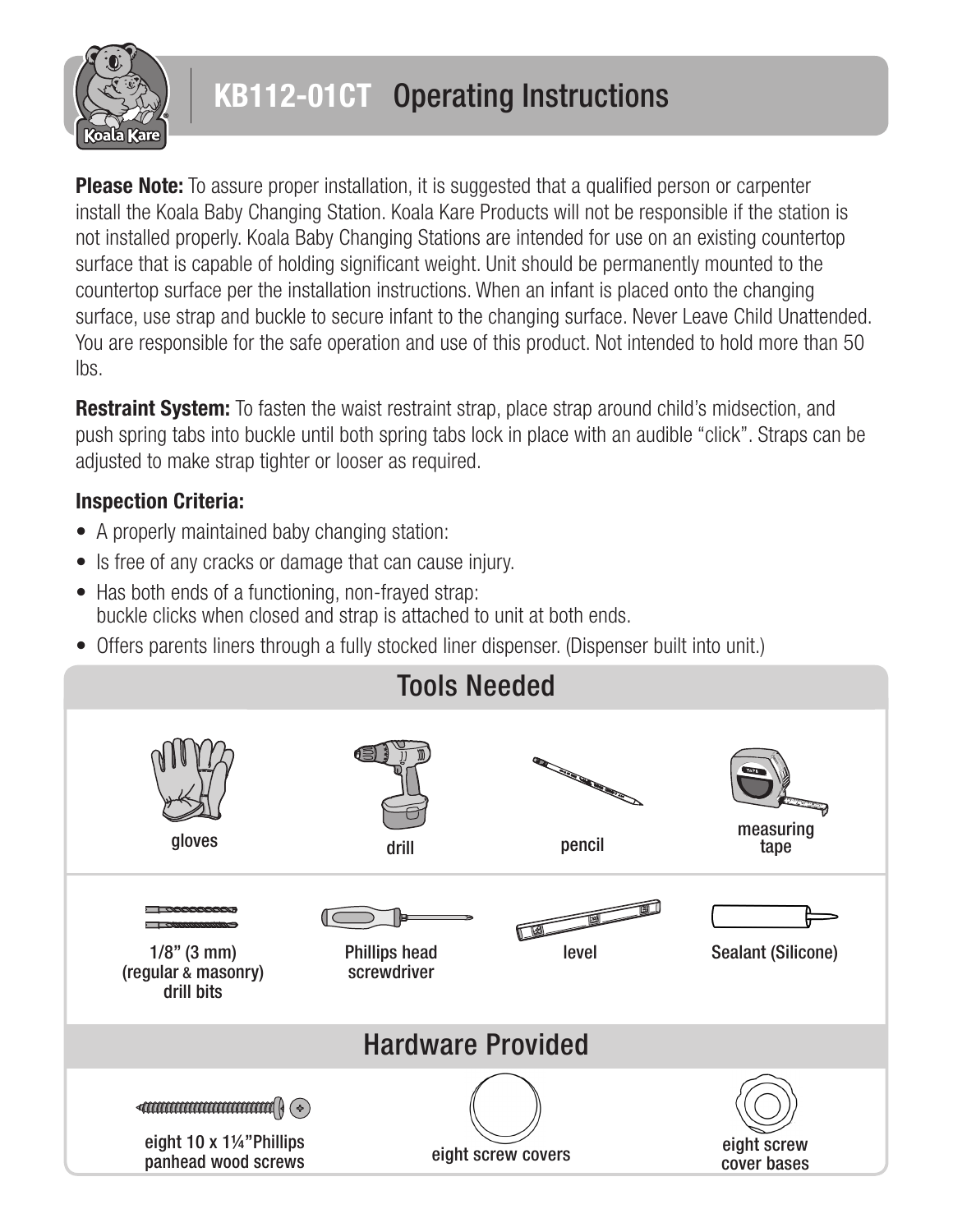

#### Step 1.

Remove the Koala Countertop Baby Changing Station (BCS) from the shipping carton and check for freight damage.

### Step 2.

Place the Countertop BCS onto counter surface and place in desired position. Using the Countertop BCS mounting holes as a guide, mark the screw hole locations with a pencil. Remove Countertop BCS and drill holes with 5/32" diameter drill bit. Drill down 3/4" deep.



#### Step 3.

Place Countertop BCS onto counter surface using the drilled holes as a guide. Slide screw through the screw cover base. Screw fasteners through holes into countertop surface. Securely snap screw cover onto screw cover base. Apply a suitable water sealant (not provided) such as silicone around the base of the Countertop BCS unit.

### Step 4.

Clean work area and inspect unit. Stock with sanitary bed liners. Replacement parts and additional liners can be purchased from your local distributor or by calling Koala at 888.733.3456 or 303.539.8300.

#### \*Note: If drilling into marble or granite, take care to not crack or chip the surface area while drilling. Larger drill bit may be necessary.